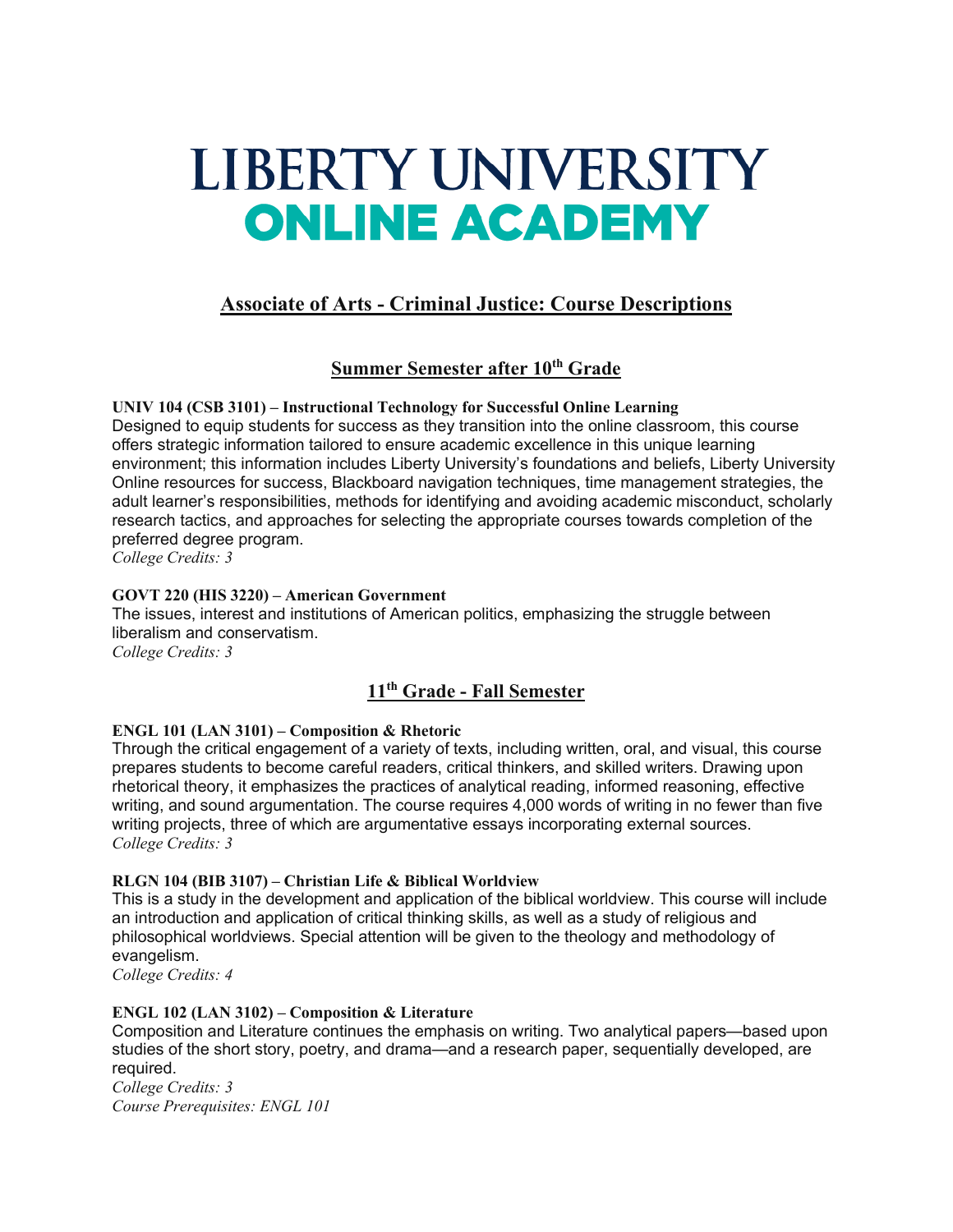#### **BIBL 104 (BIB 3106) – Survey of Old & New Testament**

This survey course is designed to lay a foundational understanding of Scripture via a historical survey of the Old and New Testaments. The student will engage a range of learning activities related to the issues interacting with biblical literature, basic hermeneutical principles, key themes and persons of the canon, and the redemptive theme of Scripture.

*College Credits: 4*

# **11th Grade - Spring Semester**

#### **COMS 101 (LAN 3103) – Speech Communication**

Study and practice in communicating ideas competently in public speaking. Students are also given a foundation for the development of communication skills in other human communication contexts, including dyadic and small group communication. *College Credits: 3*

#### **GOVT 200 (HIS 3200) – Constitutional Government & Free Enterprise**

Diverse introduction to political and economic ideas, government institutions, free market processes, public issues, economic policy and political and economic activity, emphasizing the close relationship between a system of limited constitutional government and the free enterprise economy and providing an overview of the Christian worldview with regard to government and economics. *College Credits: 3*

#### **CJUS 200 (CRJ 3200) – Intro to Criminal Justice**

An introductory course covering an overview of the whole criminal justice system in America, including discussion of law enforcement generally, the court systems, correctional organizations, the history of law enforcement in the U.S. and some other nations, and the ethics and philosophy of criminal justice generally.

*College Credits: 3*

#### **CJUS 230 (CRJ 3230) – Criminal Justice Research & Writing**

This course is an introductory course to research in the social sciences, both in traditional and online venues. It covers plagiarism, APA formatting, case briefing, academic writing, formal reporting, and memoranda. A major research paper is required. *College Credits: 3*

# **Summer Semester after 11th Grade**

#### **MATH 115 (or higher)** Students must take MATH 115 or higher. MATH 115 is recommended. *College Credits: 3 Course Prerequisites: MATH 110, Math Assessment, or SAT/ACT*

#### **BIOL 101 (SCI 3101) – Principles of Biology**

An examination of the fundamental characteristics common among living things. Emphasis is placed upon studies of the cell, energy, metabolism, reproduction, heredity, ecology, phylogeny and the diversity of life.

*College Credits: 3*

#### **BIOL 103 (SCI 3103) – Principles of Biology Lab**

Laboratory exercises selected to demonstrate basic biological concepts. Emphasis is on plant and animal cell chemistry, composition and function, organismal structure and function, biological diversity and population ecology.

*College Credits: 1*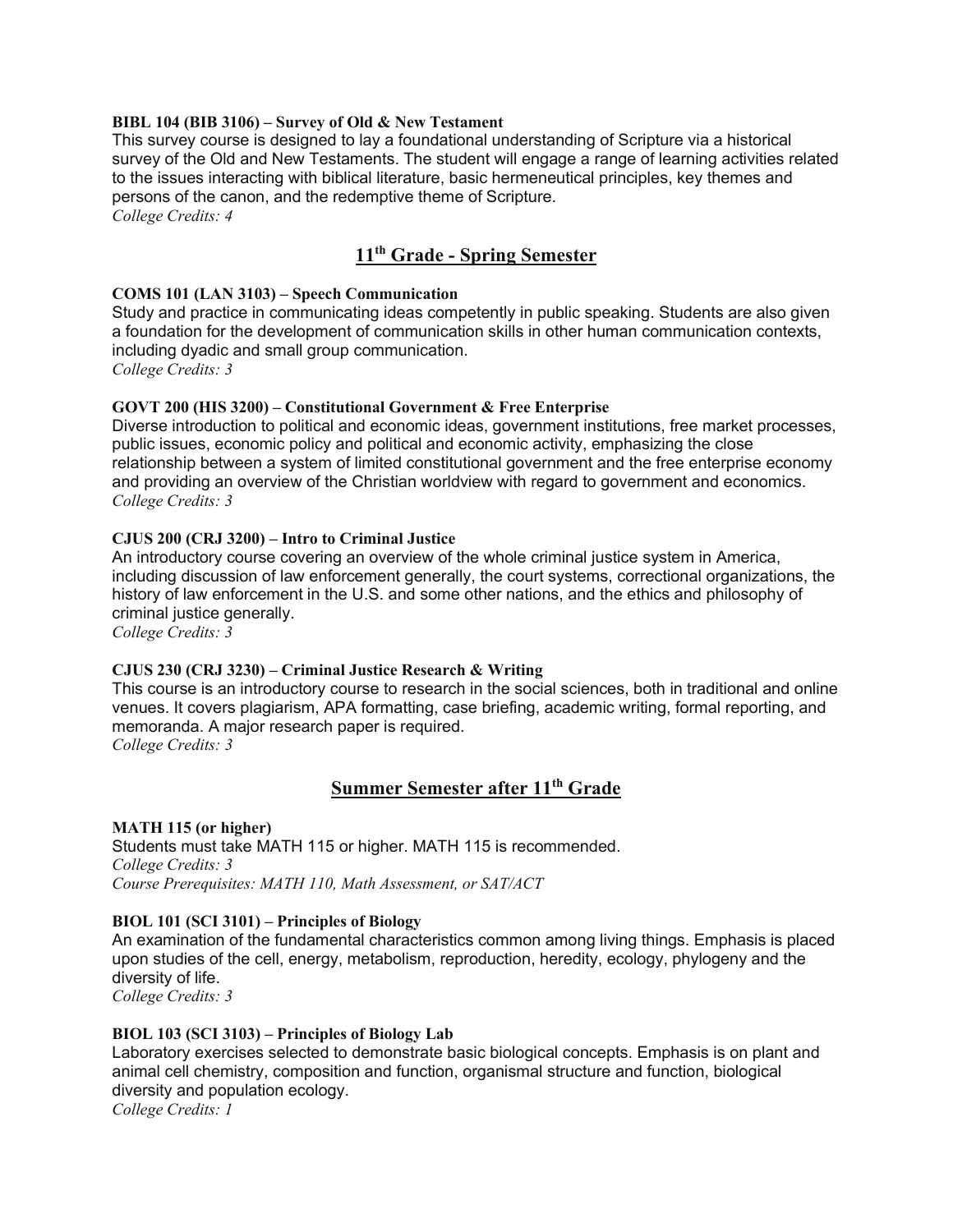# **12th Grade – Fall Semester**

## **ENGL 202 (LAN 3202) – American Literature II**

A survey of American literature following the American Renaissance. Two critical papers are required. *College Credits: 3 Course Prerequisites: ENGL 101 & ENGL 102*

### **CJUS 320 (CRJ 3320) – Corrections**

This course is designed to familiarize the student with the criminal correctional system in the United States. The student will review the history of corrections and procedural, statutory, and case law of American correction.

*College Credits: 3 Course Prerequisites: CJUS 200 & CJUS230*

## **PSYC 101 (ASC 3101) – General Psychology**

Introduction to Psychology as a scientific discipline concerned with the study of behavior. Consideration will be given to such topics as human development, motivation, emotion, perception, learning, personality, intelligence, measurement, and applied areas. *College Credits: 3 \*Subject material may be considered sensitive by some students*

#### **CJUS 330 (CRJ 3330) – Judicial Process**

This course is designed to increase the understanding of the criminal judicial process in the United States. It includes a study of the functioning of courts, judges, lawyers and law enforcement agencies, including judicial decision-making and the impact of court decisions on the American Republic.

*College Credits: 3 Course Prerequisites: CJUS 200 & CJUS 230*

# **12th Grade – Spring Semester**

#### **THEO 104 (BIB 3104) – Intro to Theology Survey**

This course is an introduction to the basic tenets of Christianity. *College Credits: 4*

#### **CJUS 340 (CRJ 3340) – Criminology**

This course is designed to examine theories regarding the nature and cause of criminal behavior and society's response. It approaches crime from a philosophical, psychological, and sociological perspective. Most importantly, this course strives to integrate a theological, perspective to crime and punishment. (Formerly CJUS 210)

*College Credits: 3 Course Prerequisites: CJUS 200 & CJUS 230*

# **CJUS 231 (CRJ 3231) – Criminal Justice Report Writing**

This course is an introductory course in criminal justice professional writing. It covers all major reports from first responder report to criminal case file. The emphasis is on criminal justice tradecraft reporting.

*College Credits: 3 Course Prerequisites: CJUS 200 & CJUS 230*

#### **CJUS 400 (CRJ 3400) – Criminal Law**